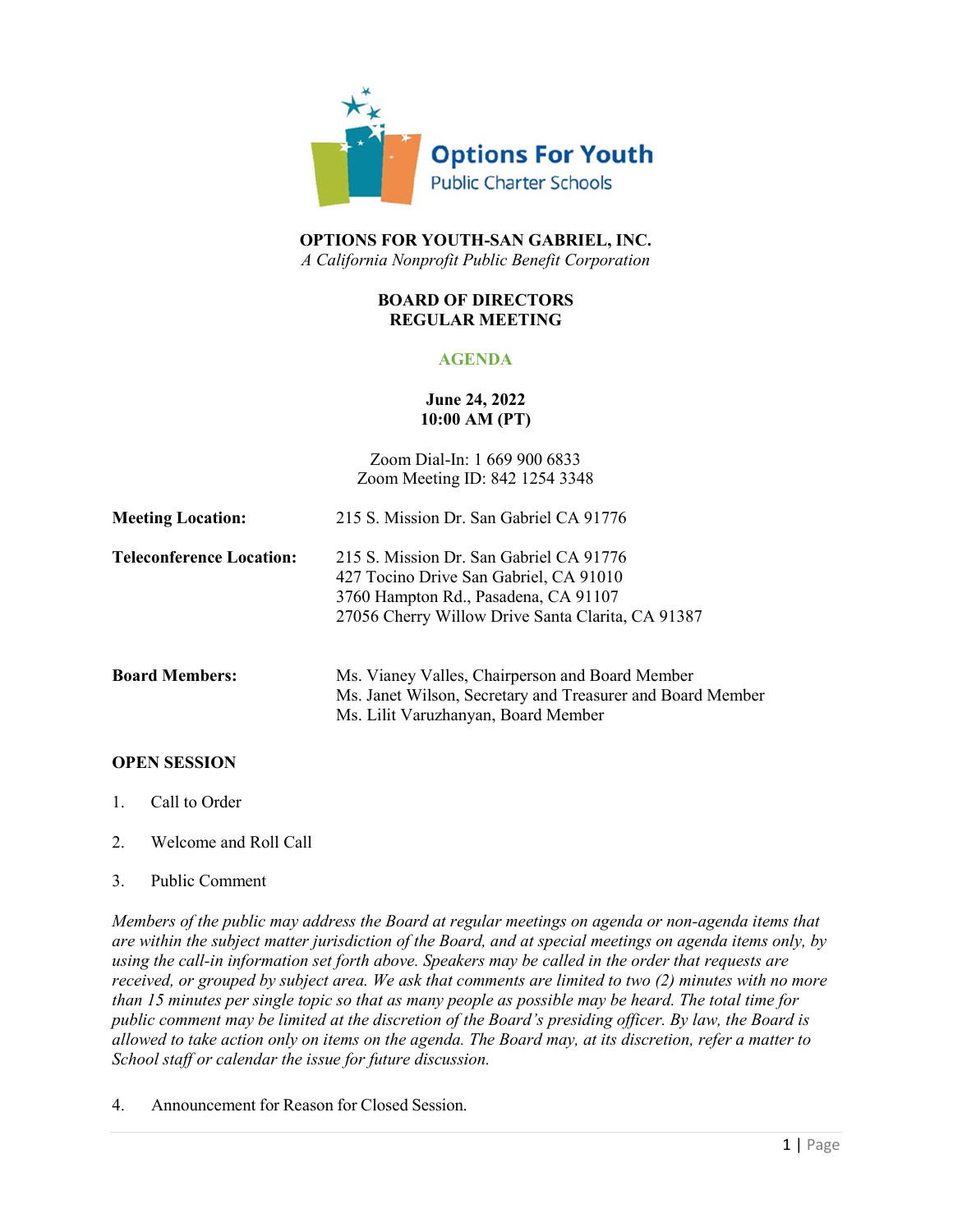# **CLOSED SESSION**

- 5. CONFERENCE WITH LABOR NEGOTIATORS (Gov. Code section 54957.6.) Unrepresented employee: Principals
- 6. CONFERENCE WITH LEGAL COUNSEL- EXISTING LITIGATION (Gov. Code section 54956.9(d)(1).): One Case. Name of Case: [OAH Case No. 2022030804]

#### **OPEN SESSION**

- 7. Public Report on Action Taken in Closed Session, if any.
- 8. Items for Information and/or Action

### **A. Approval of OFY-SG Resolution 2122-07**

A.1 OFY-SG Resolution 2122-07 Resolution Of The Board of Directors of Options For Youth-San Gabriel, Inc. For Teleconference Board Meeting Pursuant to Special Rules in Government Code Section 54953(e) (Res 2122-07)

The Board will review and consider approval of the OFY-SG Resolution 2122-07 Resolution Of The Board of Directors of Options For Youth-San Gabriel, Inc. For Teleconference Board Meeting Pursuant to Special Rules in Government Code Section 54953(e) (Res 2122-07).

# **B. Consent Agenda**

*All items listed under Consent Agenda are considered by the Board to be routine and consistent with approved policies and practices of the Charter School. The Board will be asked to approve all of the Consent Agenda items by a single vote unless requested by a Board member to be discussed and considered for action separately.*

- B.1 OFY-SG Consent Log Including Principals' Time Off Requests, Credit Card Consent Log, and Additional Duties Timecards
- B.2 OFY-SG Revised Title IX Policy and Grievance Procedure for Sexual Harassment & Title IX Website Statement
- B.3 OFY-SG Revised Maintenance, Retention, and Destruction of Student Records Policy

B.4 OFY-SG Board Meeting Calendar for Fiscal Year 2022-2023

#### **C. Information Item(s)**

| C.1 OFY-SG Charter Update                                                   | The Board will receive the OFY-SG Charter Update.                                                        |
|-----------------------------------------------------------------------------|----------------------------------------------------------------------------------------------------------|
| C.2 OFY-SG Update on Action Taken Under<br>the COVID-19 Resolution (1920-7) | The Board will receive the OFY-SG Update on<br>Action Taken Under the COVID-19 Resolution<br>$(1920-7).$ |
| C.3 OFY-SG Fall 2022 Local Indicators                                       | The Board will receive the OFY-SG Fall 2022 Local<br>Indicators.                                         |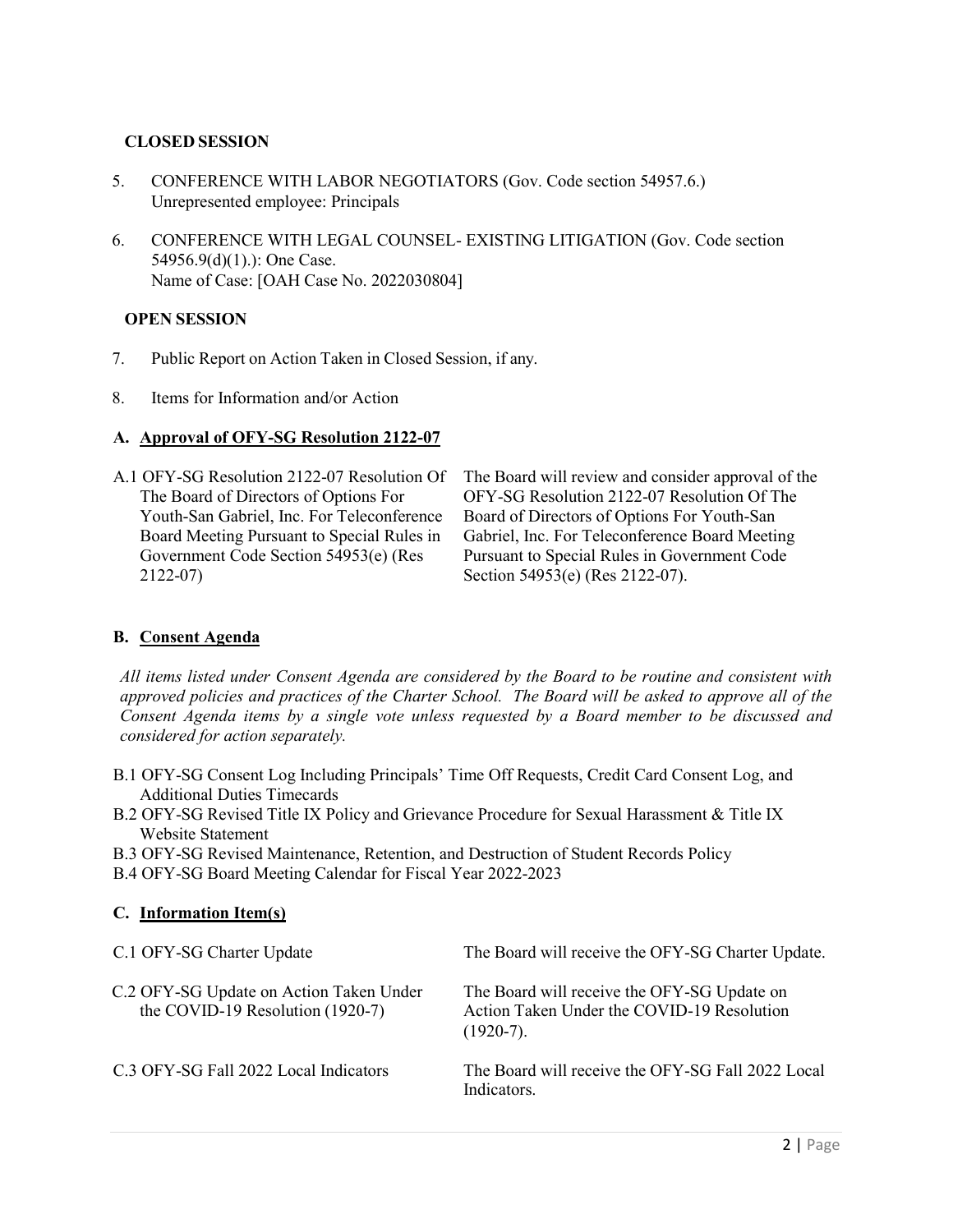- C.5 OFY-SG Compensation Analysis and Market Range Adjustment for Staff for Fiscal Years 2022-2024
- 
- C.7 OFY-SG Revised Mutual Agreement to Mediate and Arbitrate.
- C.8 OFY-SG Public Hearing on 2022-2023 Annual Update to Local Control and Accountability Plan (LCAP)

# **D. Action Item(s)**

- D.1 OFY-SG 2022-2023 Local Control and Accountability Plan (LCAP) and Annual Update
- D.2 OFY-SG IGOE Flexible Spending Account (FSA) and COBRA Administrative Services Agreement Renewal
- 
- D.4 OFY-SG Request for Quote for Educational Services and Recommendation to Move Forward with Selected Vendor for OFY-SG
- D.5 OFY-SG Services Agreement Between Skyrocket, Inc., and Options for Youth-San Gabriel, Inc.
- D.6 OFY-SG Request for Quote for Student Information Services and Recommendation to Move Forward with Selected Vendor for OFY-SG

C.4 OFY-SG Financial Update The Board will review the OFY-SG Financial Update.

> The Board will review the OFY-SG Compensation Analysis and Market Range Adjustment for Staff for Fiscal Years 2022-2024.

C.6 OFY-SG Employment Offer Letter The Board will review the OFY-SG Employment Offer Letter.

> The Board will review the OFY-SG Revised Mutual Agreement to Mediate and Arbitrate.

> The Board will review and hold a public hearing to solicit the recommendations and comments of members of the public regarding the specific actions and expenditures proposed to be included in the annual update to the OFY-SG Local Control and Accountability Plan (LCAP).

The Board will review and consider approval of the OFY-SG 2022-2023 Local Control and Accountability Plan (LCAP) and Annual Update.

The Board will review and consider approval of the OFY-SG IGOE Flexible Spending Account (FSA) and COBRA Administrative Services Agreement Renewal.

D.3 OFY-SG Health Insurance The Board will review and consider approval of the OFY-SG Health Insurance.

> The Board will review and consider approval of the OFY-SG Request for Quote for Educational Services and Recommendation to Move Forward with Selected Vendor for OFY-SG.

The Board will review and consider approval of the OFY-SG Services Agreement Between Skyrocket, Inc., and Options for Youth-San Gabriel, Inc.

The Board will review and consider approval of the OFY-SG Request for Quote for Student Information Services and Recommendation to Move Forward with Selected Vendor for OFY-SG.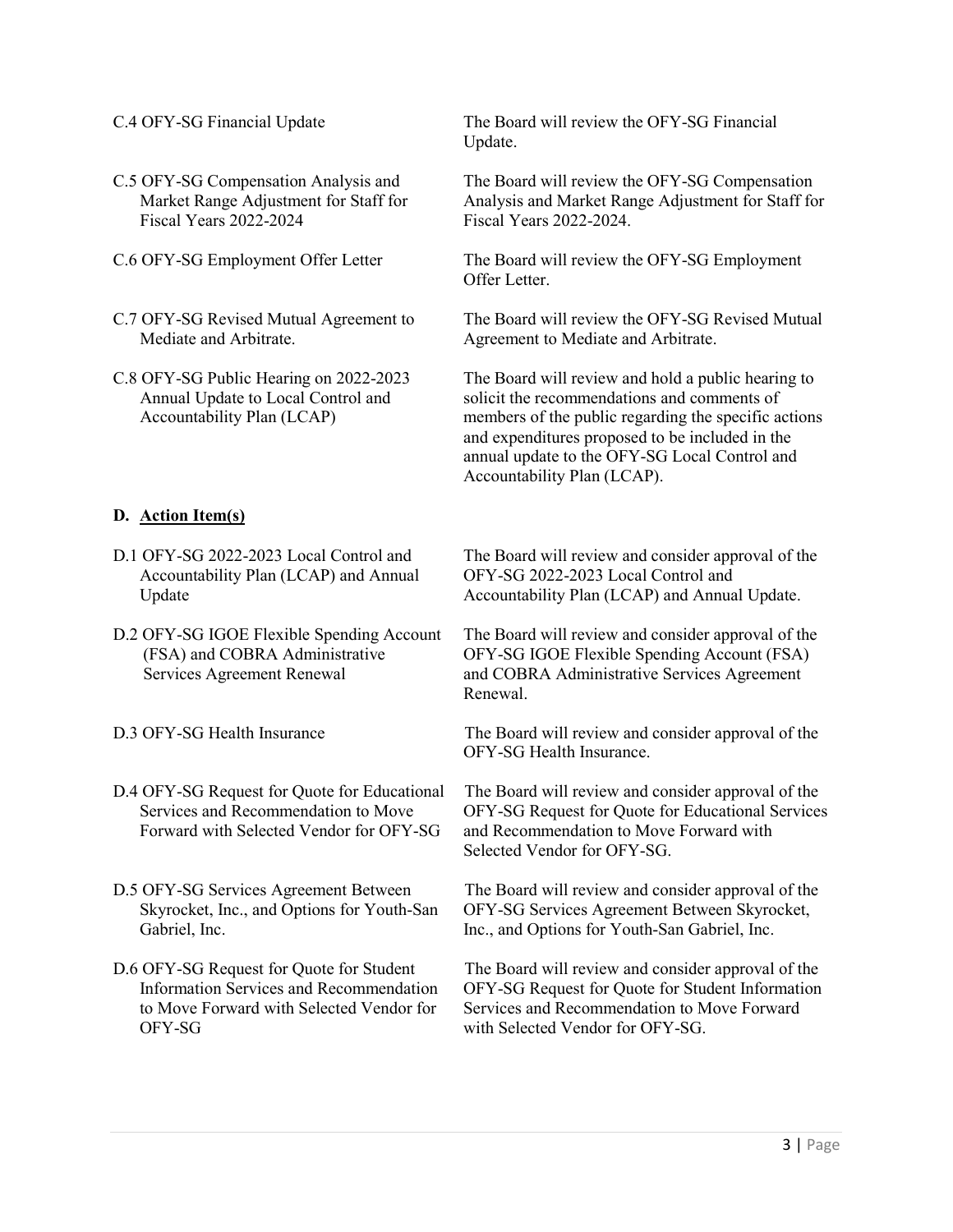- D.7 OFY-SG Student Information Systems Services Agreement Between Education Dynamics, Inc. and Options for Youth-San Gabriel, Inc.
- D.8 OFY-SG Request for Quote for Back Offices Services and Recommendation to Move Forward with Selected Vendor for OFY-SG
- D.9 OFY-SG Services Agreement Between 9 Dot Education Solutions, LLC and Options for Youth-San Gabriel, Inc.
- D.10 OFY-SG Amended and Restated Charter Management Organization Services Agreement Between Propel, A Charter Management Group, Inc. and Options for Youth-San Gabriel, Inc.
- D.11 OFY-SG Student Tour Experiential Learning Program Services Agreement Between Pathways In Education, Inc. and Options for Youth-San Gabriel, Inc.
- D.12 OFY-SG Services Agreement Between Prep for Success, LLC and Options for Youth-San Gabriel, Inc.
- D.13 OFY-SG Parent and Family Engagement Policy
- 
- 
- D.16 OFY-SG Revised Independent Study Policy and Master Agreement
- D.17 OFY-SG Student Handbook for Fiscal Year 2022-2023

The Board will review and consider approval of the OFY-SG Student Information Systems Services Agreement Between Education Dynamics, Inc. and Options for Youth-San Gabriel, Inc.

The Board will review and consider approval of the OFY-SG Request for Quote for Back Offices Services and Recommendation to Move Forward with Selected Vendor for OFY-SG.

The Board will review and consider approval of the OFY-SG Services Agreement Between 9 Dot Education Solutions, LLC and Options for Youth-San Gabriel, Inc.

The Board will review and consider approval of the OFY-SG Amended and Restated Charter Management Organization Services Agreement Between Propel, A Charter Management Group, Inc. and Options for Youth-San Gabriel, Inc.

The Board will review and consider approval of the OFY-SG Student Tour Experiential Learning Program Services Agreement Between Pathways In Education, Inc. and Options for Youth-San Gabriel, Inc.

The Board will review and consider approval of the OFY-SG Services Agreement Between Prep for Success, LLC and Options for Youth-San Gabriel, Inc.

The Board will review and consider approval of the OFY-SG Parent and Family Engagement Policy.

D.14 OFY-SG School and Parent Compact The Board will review and consider approval of the OFY-SG School and Parent Compact.

D.15 OFY-SG School Wellness Policy The Board will review and consider approval of the OFY-SG School Wellness Policy.

> The Board will review and consider approval of the OFY-SG Revised Independent Study Policy and Master Agreement.

> The Board will review and consider approval of the OFY-SG Student Handbook for Fiscal Year 2022- 2023.